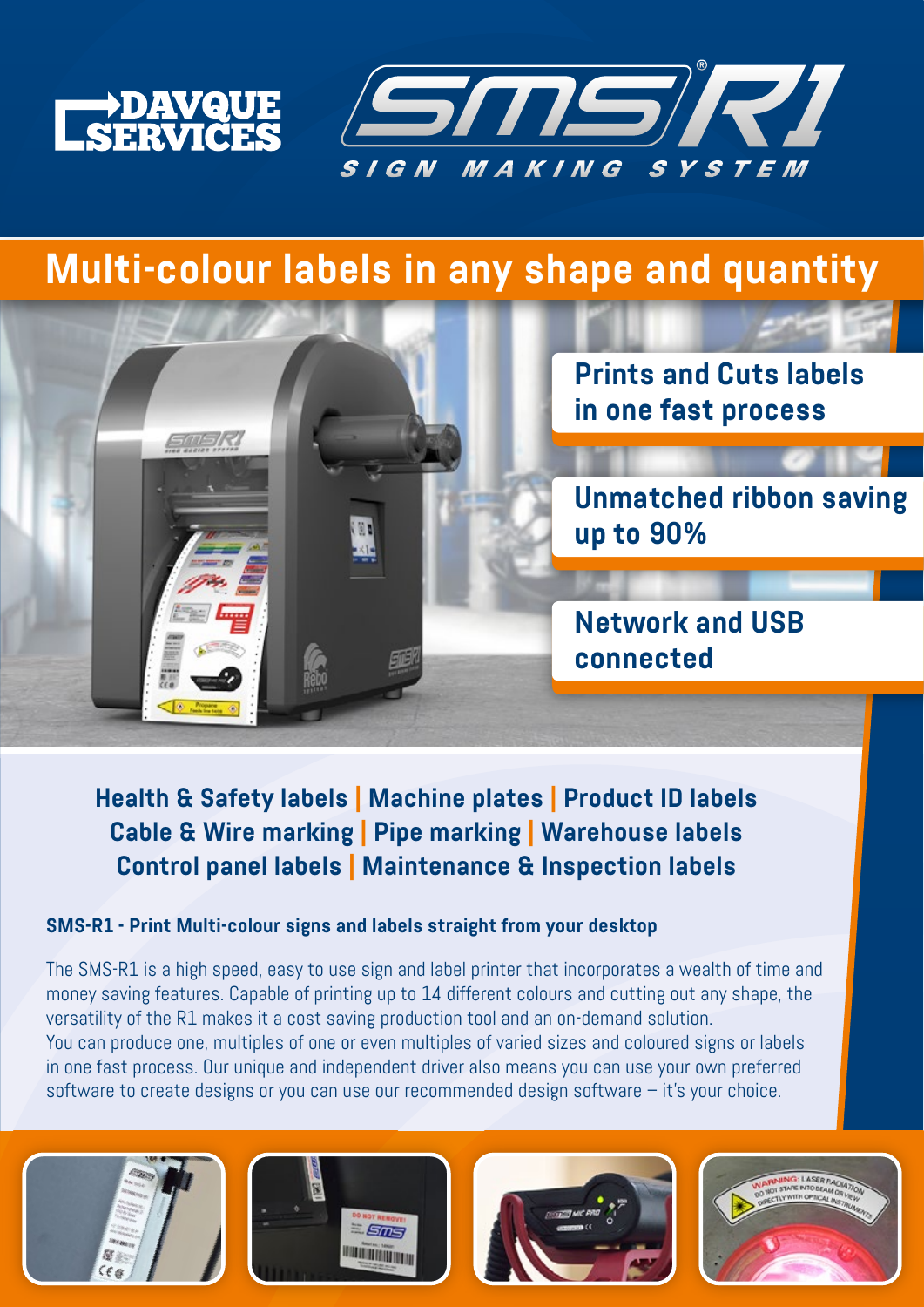



### **WHAT'S GOOD ABOUT THE SMS-R1**

#### **Auto-Feed™**

The Auto-Feed™ technology is designed to let you load the tape rolls with ease. When you're loading the tape inside the SMS-R1 it will automatically detect it and will run it through to the starting position of your print job.

### **Ribbon Saving technology**

The SMS-R1 senses when the ribbon isn't required and will not feed in a print process, giving enhanced cost savings over other systems currently available.

#### **Dust-free design**

Its closed design keeps the whole production contained within the unit to stop contamination of the material and the print head – preventing failed print outs and needless waste.

#### **Animated colour command touch screen**

Gives clear user prompts using concise graphics – all from the SMS-R1 itself and not confined to the screen of the PC driving the system. Clear colour change prompts guarantee minimised wastage.

#### **Slide-in Cassettes**

Ribbon cassettes slide conveniently into the side of the SMS-R1 – and are automatically ejected. No clumsy lids to open and close – no time consuming manual placement.

#### **Automatic Tape & Ribbon recognition**

The SMS-R1 will automatically detect which colour tape and/or ribbon is being loaded and how much material there is left. The system will not start printing if any of the required materials are insufficient.

### **Overlaminate Function**

The system will pause after printing, allowing a clear laminate to be placed over the labels, then it will continue to cut delivering extra durability and protection.



**Contact us for a FREE demonstration contact us on david@davq.com.au or call us on +61(0) 425 225 004**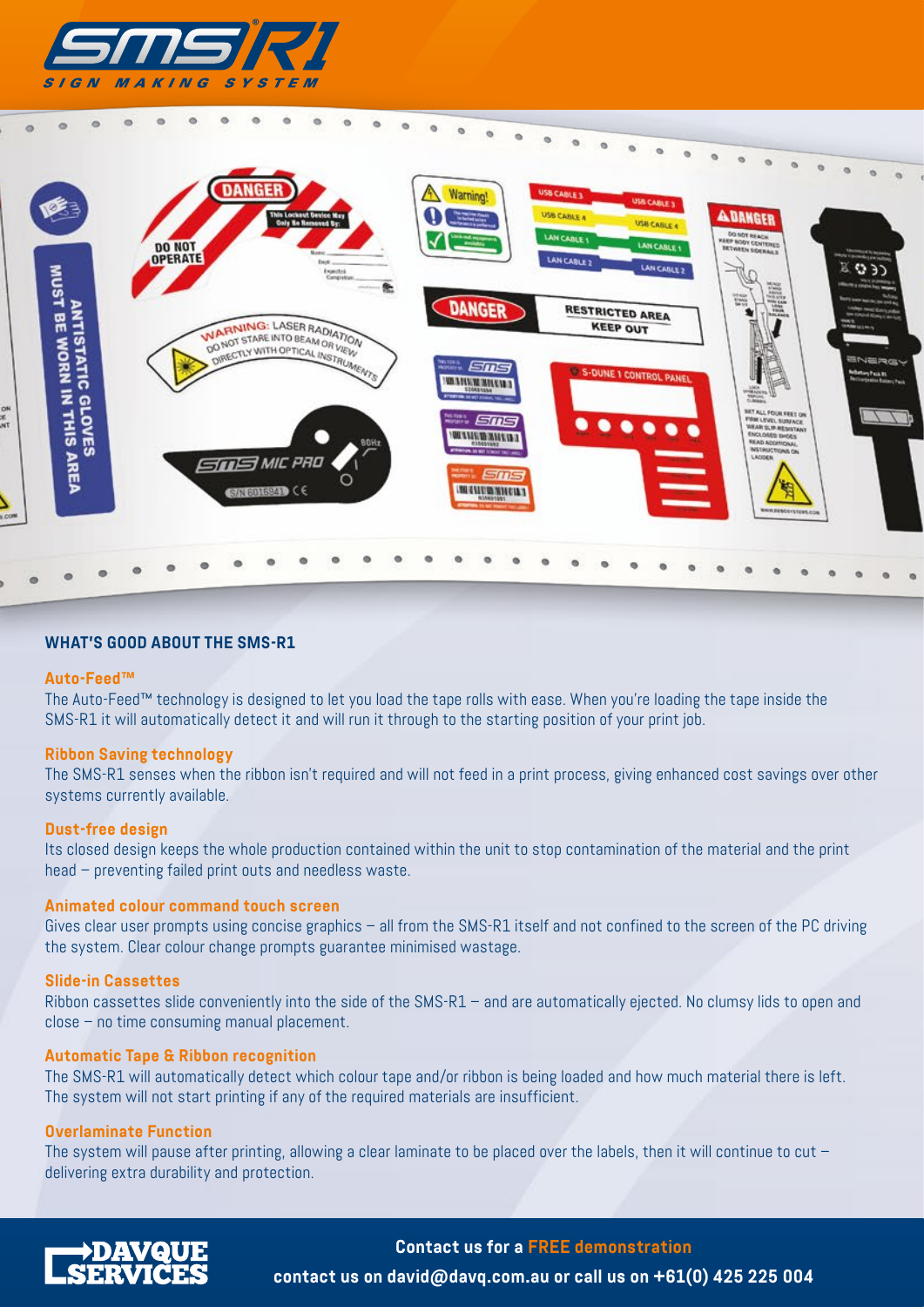



### **A MATERIAL AND COLOUR FOR EVERY CONDITION, CHALLENGE AND ENVIRONMENT**

- Industrial vinyl with up to 10 years outdoor durability
- Extra strength, high adhesive vinyl and polyester for difficult surfaces
- 15 types of Polyester in varied colours and grades for high temperature and low halide content
- Replaceable tapes, perfect for logistics and replacing magnetic labels
- Reflective materials
- Glow in the dark materials for egress and emergency marking
- Hi Viz materials for extra visibility
- Metal detectable materials for the food and beverage industry
- Large range of print ribbon colours to meet all legislations and norms





**For a FREE sample pack of our label materials contact us on david@davq.com.au or call us on +61(0) 425 225 004**